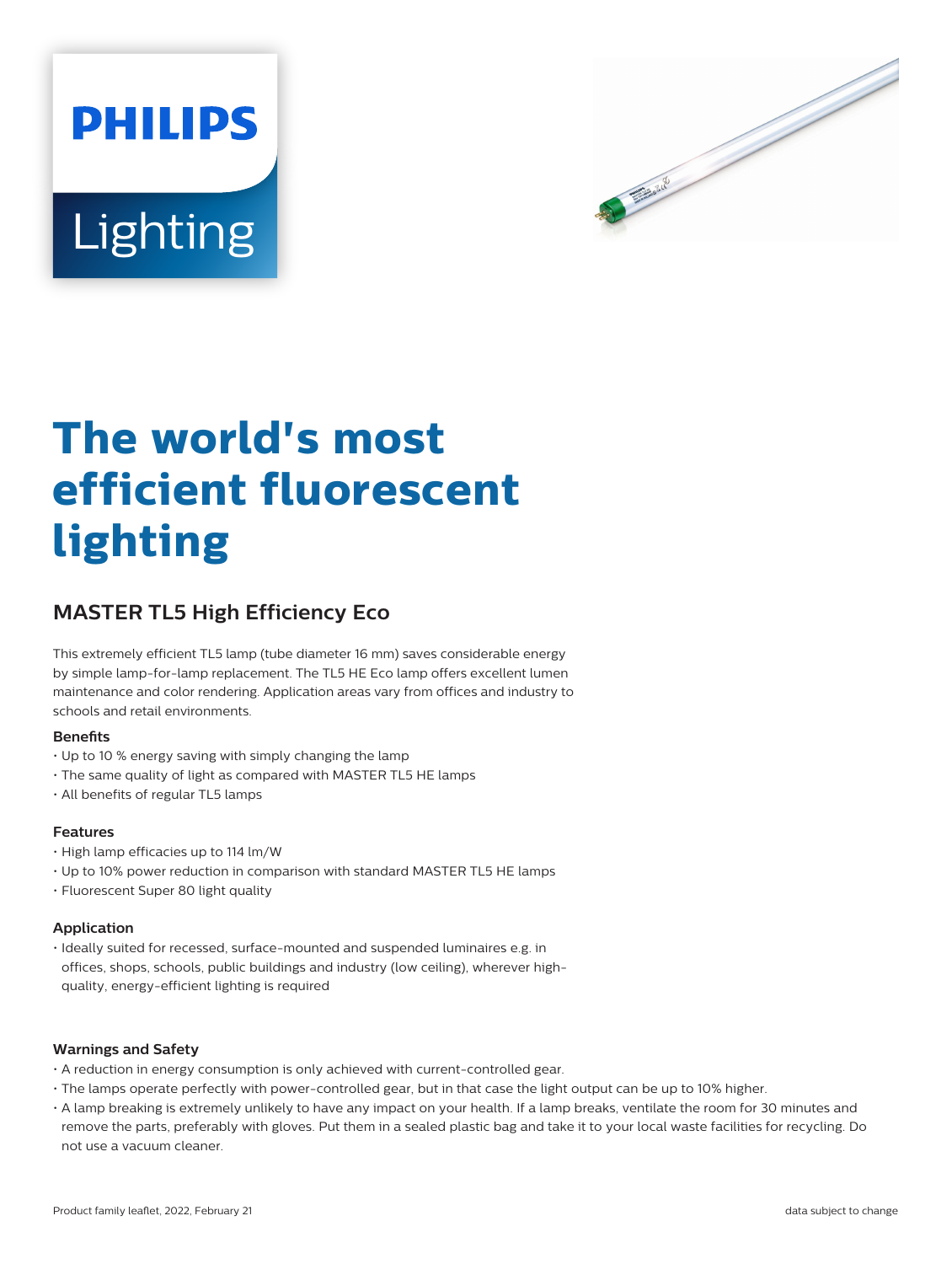# **MASTER TL5 High Efficiency Eco**

**Versions**



**G5, T5**

# **Dimensional drawing**



| Product           |                 | $D(max)$ A (max) | B(max)    | B (min)   | $C$ (max)           |
|-------------------|-----------------|------------------|-----------|-----------|---------------------|
| MASTER TL5 HE ECO | $17 \text{ mm}$ | 549.0 mm         | 556.1 mm  | 553.7 mm  | 563.2 mm            |
| 13=14W/840 UNP/40 |                 |                  |           |           |                     |
| MASTER TL5 HE ECO | $17 \text{ mm}$ | 549.0 mm         | 556.1 mm  | 553.7 mm  | 563.2 mm            |
| 13=14W/830 UNP/40 |                 |                  |           |           |                     |
| MASTER TL5 HE ECO | $17 \text{ mm}$ | 1149.0 mm        | 1156.1 mm | 1153.7 mm | $1163.2 \text{ mm}$ |
| 25=28W/840 UNP/40 |                 |                  |           |           |                     |
| MASTER TL5 HE ECO | $17 \text{ mm}$ | 1449.0           | 1456.1    | 1453.7    | 1463.2              |
| 32=35W/830 UNP/40 |                 | mm               | mm        | mm        | mm                  |
| MASTER TL5 HE ECO | $17 \text{ mm}$ | 1449.0           | 1456.1    | 1453.7    | 1463.2              |
| 32=35W/840 UNP/40 |                 | mm               | mm        | mm        | mm                  |
| MASTER TL5 HE ECO | $17 \text{ mm}$ | 1149.0 mm        | 1156.1 mm | 1153.7 mm | 1163.2 mm           |
| 25=28W/830 UNP/40 |                 |                  |           |           |                     |
|                   |                 |                  |           |           |                     |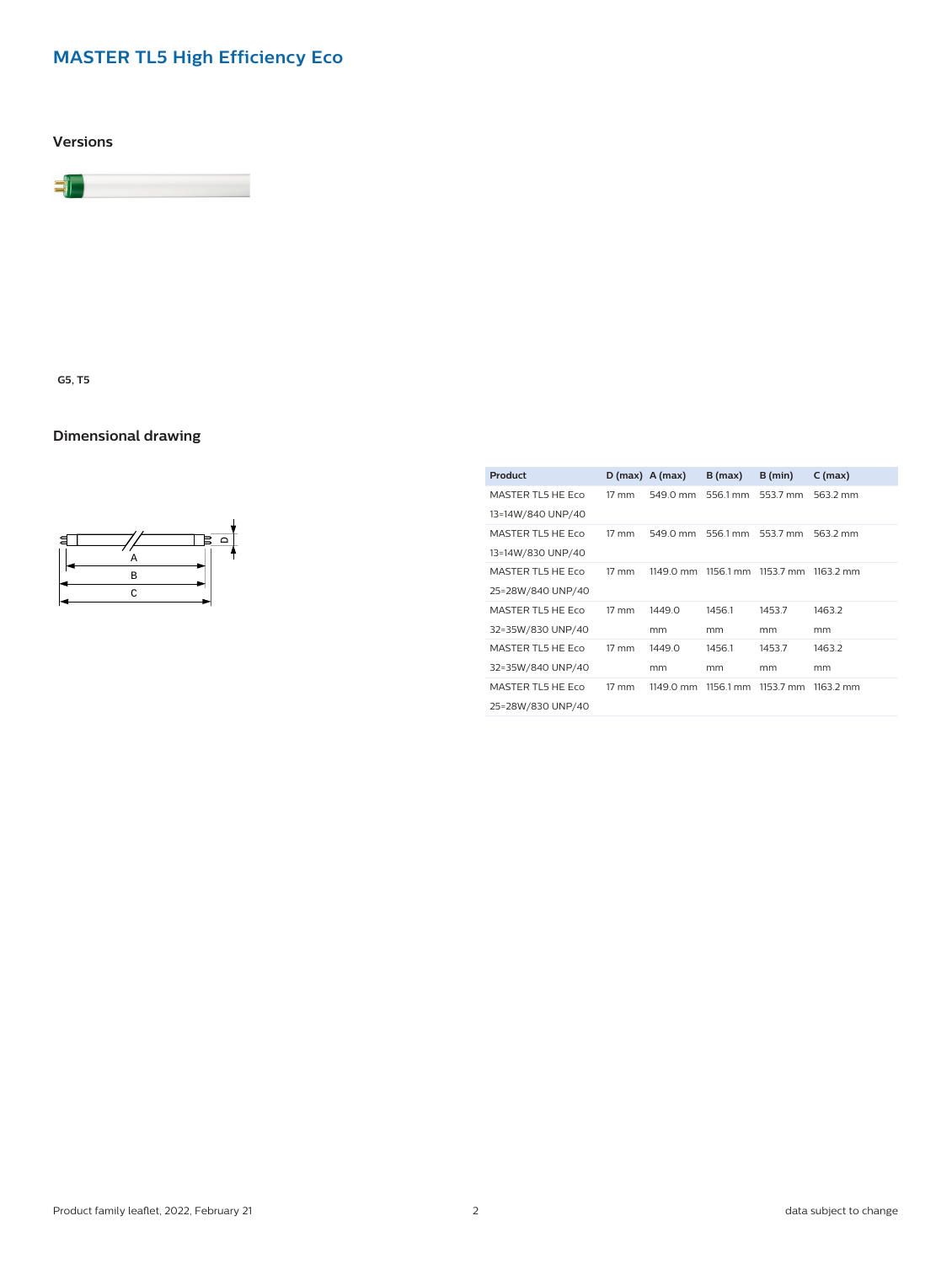# **MASTER TL5 High Efficiency Eco**

| <b>Approval and application</b>    |                   |
|------------------------------------|-------------------|
| Mercury (Hg) Content (Nom)         | 1.4 <sub>mg</sub> |
|                                    |                   |
| <b>Controls and dimming</b>        |                   |
| <b>Dimmable</b>                    | Yes               |
|                                    |                   |
| <b>Operating and electrical</b>    |                   |
| <b>Lamp Current (Nom)</b>          | 0.170A            |
|                                    |                   |
| <b>General information</b>         |                   |
| Cap-Base                           | G <sub>5</sub>    |
| Life To 50% Failures Preheat (Nom) | 25000 h           |
| <b>LSF Preheat 16000 h Rated</b>   | 99%               |
| LSF Preheat 20000 h Rated          | 94%               |
| <b>LSF Preheat 2000 h Rated</b>    | 99%               |
| <b>LSF Preheat 4000 h Rated</b>    | 99%               |
| <b>LSF Preheat 6000 h Rated</b>    | 99%               |
| <b>LSF Preheat 8000 h Rated</b>    | 99%               |
|                                    |                   |
| <b>Light technical</b>             |                   |
| <b>Color Rendering Index (Max)</b> | 85                |
| <b>Color Rendering Index (Min)</b> | 80                |
| LLMF 12000 h Rated                 | 92%               |
| LLMF 16000 h Rated                 | 91%               |
| LLMF 2000 h Rated                  | 96%               |
| LLMF 4000 h Rated                  | 95%               |
| LLMF 6000 h Rated                  | 94 %              |
| LLMF 8000 h Rated                  | 93%               |
|                                    |                   |
| <b>Mechanical and housing</b>      |                   |
| <b>Bulb Shape</b>                  | <b>T5</b>         |
|                                    |                   |
| <b>Temperature</b>                 |                   |
| <b>Design Temperature (Nom)</b>    | 35 °C             |

# **Approval and application**

|          |                                            | <b>Energy Consumption kWh/</b> | Mercury (Hg) Content |
|----------|--------------------------------------------|--------------------------------|----------------------|
|          | Order Code Full Product Name               | 1000h                          | (Max)                |
| 88081600 | MASTER TL5 HE Eco 13=14W/830 UNP/40        | 13 kWh                         | $1.4 \text{ mg}$     |
| 88083000 | MASTER TL5 HE Eco 13=14W/840 UNP/40 13 kWh |                                | 1.4 <sub>mg</sub>    |
| 82588600 | MASTER TL5 HE Eco 25=28W/830 UNP/40 26 kWh |                                | $1.4 \text{ mg}$     |
| 82589300 | MASTER TL5 HE Eco 25=28W/840 UNP/40 26 kWh |                                | $1.4 \text{ mg}$     |
| 82592300 | MASTER TL5 HE Eco 32=35W/830 UNP/40 35 kWh |                                |                      |
| 82593000 | MASTER TL5 HE Eco 32=35W/840 UNP/40 32 kWh |                                | 1.4 <sub>mg</sub>    |

## **Operating and electrical**

| Order Code | <b>Full Product Name</b>            | Power (Nom) |
|------------|-------------------------------------|-------------|
| 88081600   | MASTER TL5 HE Eco 13=14W/830 UNP/40 | 12.5 W      |
| 88083000   | MASTER TL5 HE Eco 13=14W/840 UNP/40 | 12.5 W      |
| 82588600   | MASTER TL5 HE Eco 25=28W/830 UNP/40 | 25.4 W      |

| Order Code | <b>Full Product Name</b>            | Power (Nom) |
|------------|-------------------------------------|-------------|
| 82589300   | MASTER TL5 HE Eco 25=28W/840 UNP/40 | 25.4 W      |
| 82592300   | MASTER TL5 HE Eco 32=35W/830 UNP/40 | 31.7 W      |
| 82593000   | MASTER TL5 HE Eco 32=35W/840 UNP/40 | 31.7 W      |

# **Light technical (1/2)**

|                        |                     | Chromaticity | Chromaticity |       |                    |
|------------------------|---------------------|--------------|--------------|-------|--------------------|
|                        | <b>Full Product</b> | Coordinate X | Coordinate Y | Color | Color              |
| <b>Order Code Name</b> |                     | (Nom)        | (Nom)        | Code  | <b>Designation</b> |
| 88081600               | MASTER TL5 HE 0.44  |              | 0.403        | 830   | Warm White         |
|                        | Eco 13=14W/830      |              |              |       | (WW)               |
|                        | UNP/40              |              |              |       |                    |

|                 |                     | Chromaticity | Chromaticity |       |                    |
|-----------------|---------------------|--------------|--------------|-------|--------------------|
|                 | <b>Full Product</b> | Coordinate X | Coordinate Y | Color | Color              |
| Order Code Name |                     | (Nom)        | (Nom)        | Code  | <b>Designation</b> |
| 88083000        | MASTER TL5 HE 0.38  |              | 0.38         | 840   | Cool White         |
|                 | Eco 13=14W/840      |              |              |       | (CW)               |
|                 | <b>UNP/40</b>       |              |              |       |                    |